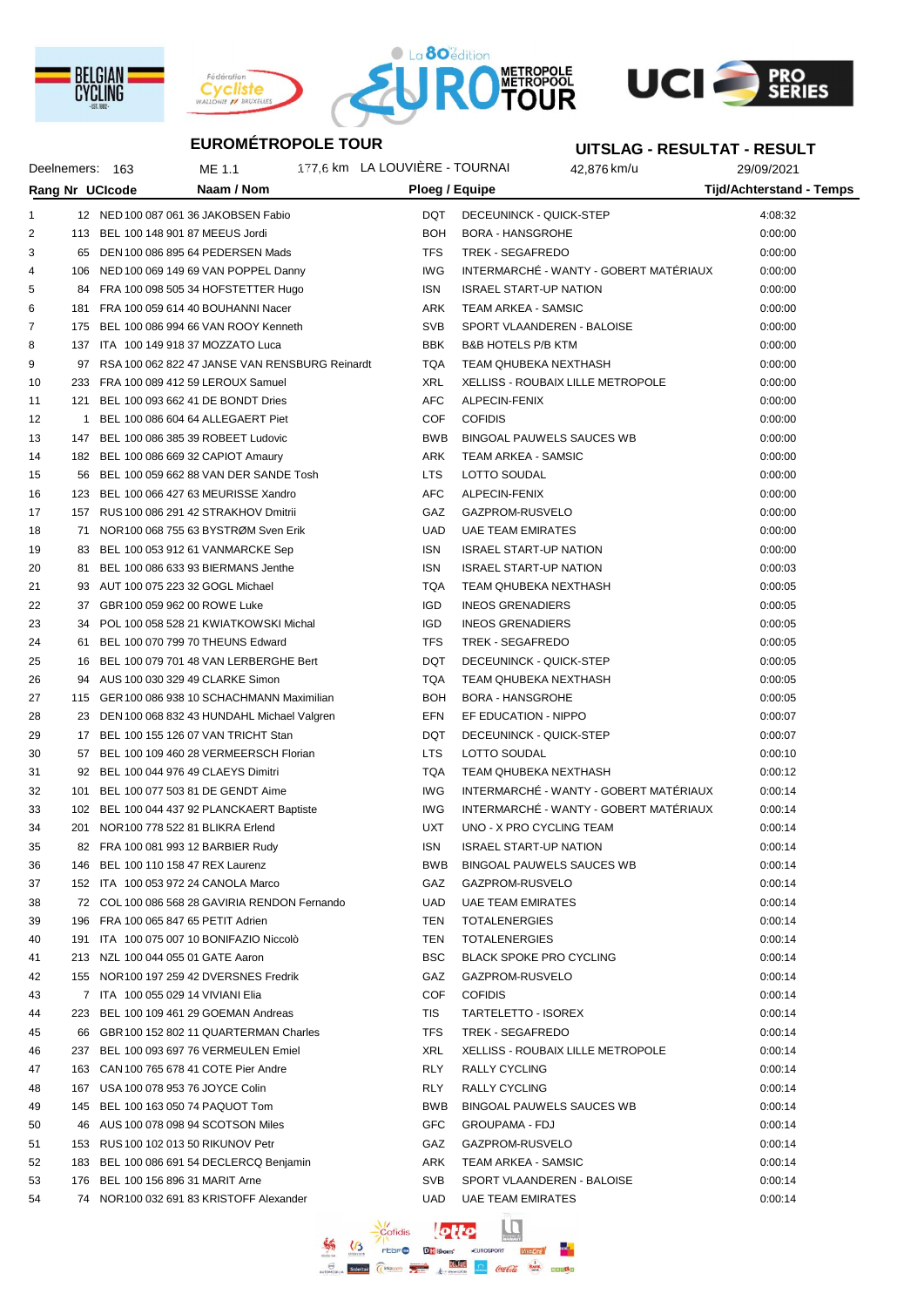







# **UITSLAG - RESULTAT - RESULT**

| Deelnemers: 163        |     | ME 1.1                                                                      |                                                    | 177,6 km LA LOUVIÈRE - TOURNAI |                          | 42,876 km/u           | 29/09/2021                             |                                 |  |
|------------------------|-----|-----------------------------------------------------------------------------|----------------------------------------------------|--------------------------------|--------------------------|-----------------------|----------------------------------------|---------------------------------|--|
| <b>Rang Nr UCIcode</b> |     |                                                                             | Naam / Nom                                         |                                |                          | Ploeg / Equipe        |                                        | <b>Tijd/Achterstand - Temps</b> |  |
| 55                     |     | 185 BEL 100 100 050 27 NOPPE Christophe                                     |                                                    |                                | ARK                      |                       | <b>TEAM ARKEA - SAMSIC</b>             | 0:00:14                         |  |
| 56                     |     |                                                                             | 103 ITA 100 071 284 70 PASQUALON Andrea            |                                | IWG                      |                       | INTERMARCHÉ - WANTY - GOBERT MATÉRIAUX | 0:00:14                         |  |
| 57                     |     |                                                                             | 217 NZL 100 107 509 17 STEWART Campbell            |                                | <b>BSC</b>               |                       | <b>BLACK SPOKE PRO CYCLING</b>         | 0:00:14                         |  |
| 58                     |     | 45 SUI 100 071 567 62 LIENHARD Fabian                                       |                                                    |                                | <b>GFC</b>               | <b>GROUPAMA - FDJ</b> |                                        | 0:00:14                         |  |
| 59                     |     | 187 NED 100 093 347 17 WELTEN Bram                                          |                                                    |                                | ARK                      |                       | TEAM ARKEA - SAMSIC                    | 0:00:14                         |  |
| 60                     |     | 85 FRA 100 162 411 17 RENARD Alexis                                         |                                                    |                                | <b>ISN</b>               |                       | <b>ISRAEL START-UP NATION</b>          | 0:00:14                         |  |
| 61                     |     | 135 FRA 100 029 636 35 LEMOINE Cyril                                        |                                                    |                                | <b>BBK</b>               |                       | <b>B&amp;B HOTELS P/B KTM</b>          | 0:00:14                         |  |
| 62                     | 21  |                                                                             | SUI 100 101 183 93 BISSEGGER Stefan                |                                | <b>EFN</b>               |                       | EF EDUCATION - NIPPO                   | 0:00:14                         |  |
| 63                     |     | 31 ITA 100 089 154 92 BASSO Leonardo                                        |                                                    |                                | <b>IGD</b>               |                       | <b>INEOS GRENADIERS</b>                | 0:00:14                         |  |
| 64                     |     | 227 BEL 100 127 356 76 TEUGELS Lennert                                      |                                                    |                                | TIS                      |                       | TARTELETTO - ISOREX                    | 0:00:14                         |  |
| 65                     |     |                                                                             | 75 NOR 100 065 353 56 LAENGEN Vegard Stake         |                                | <b>UAD</b>               |                       | <b>UAE TEAM EMIRATES</b>               | 0:00:14                         |  |
| 66                     |     | 44 FRA 100 075 166 72 LE GAC Olivier                                        |                                                    |                                | GFC                      | <b>GROUPAMA - FDJ</b> |                                        | 0:00:14                         |  |
| 67                     |     |                                                                             |                                                    |                                | <b>LTS</b>               | LOTTO SOUDAL          |                                        | 0:00:14                         |  |
| 68                     |     | 52 BEL 100 024 166 94 GILBERT Philippe<br>32 GBR 100 072 234 50 DOULL Owain |                                                    |                                | <b>IGD</b>               |                       | <b>INEOS GRENADIERS</b>                | 0:00:14                         |  |
| 69                     |     |                                                                             |                                                    |                                | <b>BWB</b>               |                       | BINGOAL PAUWELS SAUCES WB              | 0:00:14                         |  |
|                        |     | 143 BEL 100 112 368 26 LIVYNS Arjen<br>33 POL 100 026 304 01 GOLAS Michal   |                                                    |                                | <b>IGD</b>               |                       | <b>INEOS GRENADIERS</b>                |                                 |  |
| 70                     |     |                                                                             |                                                    |                                | <b>BWB</b>               |                       |                                        | 0:00:14                         |  |
| 71                     |     | 144 BEL 100 080 815 95 MERTZ Remy                                           |                                                    |                                | <b>AFC</b>               | ALPECIN-FENIX         | BINGOAL PAUWELS SAUCES WB              | 0:00:14                         |  |
| 72                     |     | 122 BEL 100 058 758 57 JANSSENS Jimmy                                       |                                                    |                                | <b>ISN</b>               |                       | <b>ISRAEL START-UP NATION</b>          | 0:00:14                         |  |
| 73                     |     |                                                                             | 87 BEL 100 079 141 70 VAN ASBROECK Tom             |                                | <b>AFC</b>               |                       |                                        | 0:00:23                         |  |
| 74                     |     |                                                                             | 124 BEL 100 111 275 00 PLANCKAERT Edward           |                                | <b>AFC</b>               | ALPECIN-FENIX         |                                        | 0:00:25                         |  |
| 75                     |     | 127 BEL 100 070 961 38 DE TIER Floris                                       |                                                    |                                |                          | ALPECIN-FENIX         |                                        | 0:00:25                         |  |
| 76                     |     | 15 GER 100 092 315 52 STEIMLE Jannik                                        |                                                    |                                | <b>DQT</b><br><b>DQT</b> |                       | DECEUNINCK - QUICK-STEP                | 0:00:28                         |  |
| 77                     | 11  | BEL 100 027 284 11 DEVENYNS Dries                                           |                                                    |                                | <b>UXT</b>               |                       | DECEUNINCK - QUICK-STEP                | 0:00:29                         |  |
| 78                     |     |                                                                             | 203 DEN 100 150 631 71 HULGAARD Morten             |                                |                          |                       | UNO - X PRO CYCLING TEAM               | 0:00:29                         |  |
| 79                     |     | 207 NOR 100 146 413 24 SAUGSTAD Lars                                        |                                                    |                                | <b>UXT</b>               |                       | UNO - X PRO CYCLING TEAM               | 0:00:29                         |  |
| 80                     |     |                                                                             | 104 NED 100 072 971 11 VAN DER HOORN Taco          |                                | <b>IWG</b>               |                       | INTERMARCHÉ - WANTY - GOBERT MATÉRIAUX | 0:00:29                         |  |
| 81                     |     | 184 GBR 100 063 841 96 MCLAY Daniel                                         |                                                    |                                | ARK                      |                       | TEAM ARKEA - SAMSIC                    | 0:00:36                         |  |
| 82                     |     |                                                                             | 3 LUX 100 029 860 65 DRUCKER Jean-Pierre           |                                | <b>COF</b>               | <b>COFIDIS</b>        |                                        | 0:00:44                         |  |
| 83                     |     | 126 BEL 100 077 497 75 VERGAERDE Otto                                       |                                                    |                                | AFC                      | ALPECIN-FENIX         |                                        | 0:00:45                         |  |
| 84                     |     | 195 FRA 100 089 347 91 GRELLIER Fabien                                      |                                                    |                                | TEN                      | <b>TOTALENERGIES</b>  |                                        | 0:00:59                         |  |
| 85                     |     |                                                                             | 96 GER 100 454 633 75 WALSCHEID Maximilian Richard |                                | <b>TQA</b>               |                       | TEAM QHUBEKA NEXTHASH                  | 0:01:16                         |  |
| 86                     |     | 6 FRA 10 066 378 39 TOUMIRE Hugo                                            |                                                    |                                | <b>COF</b>               | <b>COFIDIS</b>        |                                        | 0:01:16                         |  |
| 87                     |     |                                                                             | 47 NED 100 047 982 48 SINKELDAM Ramon              |                                | GFC                      | <b>GROUPAMA - FDJ</b> |                                        | 0:01:16                         |  |
| 88                     |     |                                                                             | 132 BEL 100 048 194 66 DEBUSSCHERE Jens            |                                | <b>BBK</b>               |                       | <b>B&amp;B HOTELS P/B KTM</b>          | 0:01:16                         |  |
| 89                     |     | 5 POL 100 096 400 63 SAJNOK Szymon                                          |                                                    |                                | <b>COF</b>               | <b>COFIDIS</b>        |                                        | 0:01:16                         |  |
| 90                     |     | 131 BEL 100 028 336 93 DE BACKER Bert                                       |                                                    |                                | <b>BBK</b>               |                       | B&B HOTELS P/B KTM                     | 0:01:16                         |  |
| 91                     |     | 134 FRA 100 089 909 71 LECROQ Jérémy                                        |                                                    |                                | <b>BBK</b>               |                       | <b>B&amp;B HOTELS P/B KTM</b>          | 0:01:16                         |  |
| 92                     |     |                                                                             | 225 BEL 100 109 782 59 MARCHAND Gianni             |                                | TIS                      |                       | TARTELETTO - ISOREX                    | 0:01:16                         |  |
| 93                     | 221 | BEL 100 107 798 15 D'HEYGERE Gil                                            |                                                    |                                | TIS                      |                       | TARTELETTO - ISOREX                    | 0:01:16                         |  |
| 94                     |     |                                                                             | 141 BEL 100 142 184 63 CASTRIQUE Jonas             |                                | <b>BWB</b>               |                       | BINGOAL PAUWELS SAUCES WB              | 0:01:16                         |  |
| 95                     |     | 76 POR 100 091 911 36 OLIVEIRA Rui                                          |                                                    |                                | <b>UAD</b>               |                       | <b>UAE TEAM EMIRATES</b>               | 0:01:16                         |  |
| 96                     |     | 226 BEL 100 136 490 92 RELAES Jacob                                         |                                                    |                                | TIS                      |                       | TARTELETTO - ISOREX                    | 0:01:16                         |  |
| 97                     |     | 151 RUS 100 059 147 58 BOEV Igor                                            |                                                    |                                | GAZ                      |                       | GAZPROM-RUSVELO                        | 0:01:16                         |  |
| 98                     |     | 186 FRA 100 079 521 62 RUSSO Clément                                        |                                                    |                                | ARK                      |                       | TEAM ARKEA - SAMSIC                    | 0:01:16                         |  |
| 99                     |     |                                                                             | 154 RUS 100 066 584 26 CHERNETSKII Sergei          |                                | GAZ                      |                       | GAZPROM-RUSVELO                        | 0:01:16                         |  |
| 100                    |     |                                                                             | 54 BEL 100 156 008 16 GRIGNARD Sébastien           |                                | <b>LTS</b>               | LOTTO SOUDAL          |                                        | 0:01:16                         |  |
| 101                    |     | 105 NED 100 033 229 39 VAN POPPEL Boy                                       |                                                    |                                | <b>IWG</b>               |                       | INTERMARCHÉ - WANTY - GOBERT MATÉRIAUX | 0:01:16                         |  |
| 102                    |     | 107 BEL 100 075 262 71 VLIEGEN Loïc                                         |                                                    |                                | <b>IWG</b>               |                       | INTERMARCHÉ - WANTY - GOBERT MATÉRIAUX | 0:01:16                         |  |
| 103                    |     | 25 GER 100 098 800 38 RUTSCH Jonas                                          |                                                    |                                | EFN                      |                       | EF EDUCATION - NIPPO                   | 0:01:16                         |  |
| 104                    |     | 171 BEL 100 156 876 11 VANHOOF Ward                                         |                                                    |                                | SVB                      |                       | SPORT VLAANDEREN - BALOISE             | 0:01:16                         |  |
| 105                    |     | 26 NZL 100 059 686 15 SCULLY Tom                                            |                                                    |                                | EFN                      |                       | EF EDUCATION - NIPPO                   | 0:01:16                         |  |
| 106                    |     |                                                                             | 136 BEL 100 057 114 62 VAN GENECHTEN Jonas         |                                | <b>BBK</b>               |                       | <b>B&amp;B HOTELS P/B KTM</b>          | 0:02:06                         |  |
| 107                    |     |                                                                             | 27 NED 100 098 171 88 VAN DEN BERG Julius          |                                | EFN                      |                       | EF EDUCATION - NIPPO                   | 0:02:06                         |  |
| 108                    |     | 55 POL 100 086 286 37 MALECKI Kamil                                         |                                                    |                                | <b>LTS</b>               | LOTTO SOUDAL          |                                        | 0:02:06                         |  |

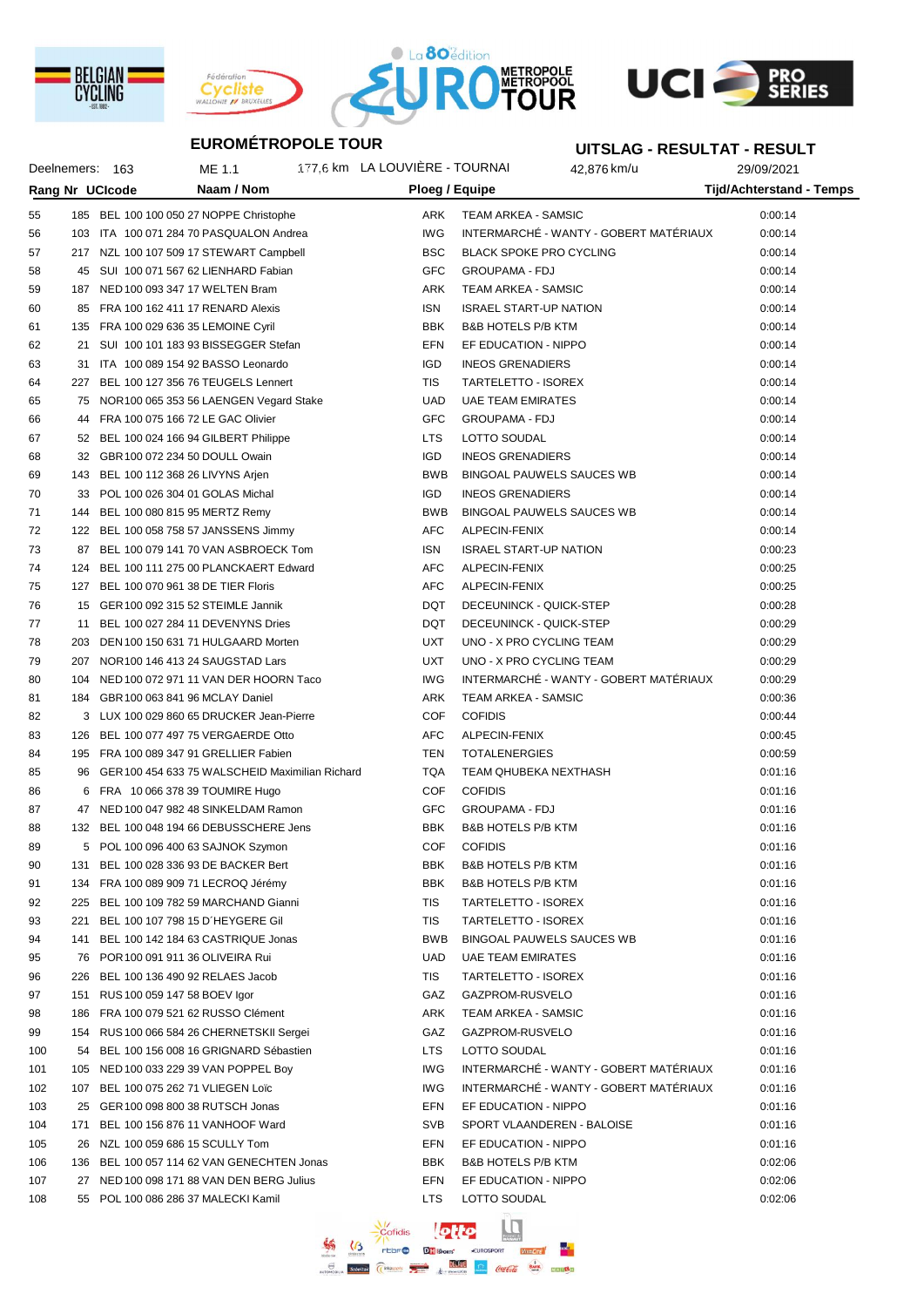







#### **UITSLAG - RESULTAT - RESULT**

|     | Deelnemers: 163 | ME 1.1                                       |                                                  | 177,6 km LA LOUVIÈRE - TOURNAI |                               | 42,876 km/u                              | 29/09/2021               |
|-----|-----------------|----------------------------------------------|--------------------------------------------------|--------------------------------|-------------------------------|------------------------------------------|--------------------------|
|     |                 | Rang Nr UCIcode                              | Naam / Nom                                       |                                | Ploeg / Equipe                |                                          | Tijd/Achterstand - Temps |
| 109 |                 | 236 FRA 100 159 070 71 TABELLION Valentin    |                                                  | <b>XRL</b>                     |                               | <b>XELLISS - ROUBAIX LILLE METROPOLE</b> | 0:02:06                  |
| 110 |                 | 235 BEL 100 090 099 67 PICOUX Maximilien     |                                                  | <b>XRL</b>                     |                               | XELLISS - ROUBAIX LILLE METROPOLE        | 0:02:06                  |
| 111 |                 | 164 CAN 100 160 945 06 ZUKOWSKY Nickolas     |                                                  | <b>RLY</b>                     | <b>RALLY CYCLING</b>          |                                          | 0:02:06                  |
| 112 | 173             | BEL 100 059 919 54 SPRENGERS Thomas          |                                                  | <b>SVB</b>                     |                               | SPORT VLAANDEREN - BALOISE               | 0:02:06                  |
| 113 |                 | 216 NZL 100 107 507 15 SEXTON Thomas         |                                                  | <b>BSC</b>                     |                               | <b>BLACK SPOKE PRO CYCLING</b>           | 0:02:06                  |
| 114 | 91              | NZL 100 107 940 60 BROWN Connor              |                                                  | TQA                            |                               | TEAM QHUBEKA NEXTHASH                    | 0:02:06                  |
| 115 | 51              | BEL 100 075 246 55 FRISON Frederik           |                                                  | <b>LTS</b>                     | LOTTO SOUDAL                  |                                          | 0:02:06                  |
| 116 | 41              | SWE100 064 777 62 LUDVIGSSON Tobias          |                                                  | <b>GFC</b>                     | <b>GROUPAMA - FDJ</b>         |                                          | 0:04:04                  |
| 117 |                 |                                              | 4 POR 100 144 900 63 RODRIGUES DE CARVALHO André | <b>COF</b>                     | <b>COFIDIS</b>                |                                          | 0:04:04                  |
| 118 |                 | 177 BEL 100 138 703 74 WILLEMS Thimo         |                                                  | <b>SVB</b>                     |                               | SPORT VLAANDEREN - BALOISE               | 0:04:04                  |
| 119 |                 | 64 LAT 100 075 275 84 LIEPINS Emils          |                                                  | <b>TFS</b>                     | TREK - SEGAFREDO              |                                          | 0:04:04                  |
| 120 |                 | 62 NED 100 155 087 65 HOOLE Daan             |                                                  | <b>TFS</b>                     | TREK - SEGAFREDO              |                                          | 0:04:04                  |
| 121 |                 | 174 BEL 100 148 879 65 VAN POUCKE Aaron      |                                                  | <b>SVB</b>                     |                               | SPORT VLAANDEREN - BALOISE               | 0:04:04                  |
| 122 | 162             | USA 100 075 013 16 CARPENTER Robin           |                                                  | <b>RLY</b>                     | RALLY CYCLING                 |                                          | 0:04:04                  |
| 123 | 161             | USA 100 086 422 76 BASSETT Stephen           |                                                  | <b>RLY</b>                     | <b>RALLY CYCLING</b>          |                                          | 0:04:04                  |
| 124 |                 | 24 NED 100 028 337 94 LANGEVELD Sebastian    |                                                  | EFN                            | EF EDUCATION - NIPPO          |                                          | 0:04:04                  |
| 125 | 63              | LUX 100 066 796 44 KIRSCH Alex               |                                                  | <b>TFS</b>                     | TREK - SEGAFREDO              |                                          | 0:04:04                  |
| 126 | 205             | NOR 100 111 242 64 KULSET Kristian           |                                                  | <b>UXT</b>                     |                               | UNO - X PRO CYCLING TEAM                 | 0:04:47                  |
| 127 |                 | 142 BEL 100 079 697 44 VALLEE Boris          |                                                  | <b>BWB</b>                     |                               | BINGOAL PAUWELS SAUCES WB                | 0:04:47                  |
| 128 |                 | 22 AUS 100 030 328 48 DOCKER Mitchell        |                                                  | <b>EFN</b>                     | EF EDUCATION - NIPPO          |                                          | 0:05:00                  |
| 129 |                 | 133 FRA 100 075 840 67 JAUREGUI Quentin      |                                                  | <b>BBK</b>                     | <b>B&amp;B HOTELS P/B KTM</b> |                                          | 0:05:00                  |
| 130 | 166             | CAN 100 086 690 53 DE VOS Adam               |                                                  | <b>RLY</b>                     | RALLY CYCLING                 |                                          | 0:05:00                  |
| 131 |                 | 14 BEL 100 054 306 67 STEELS Stijn           |                                                  | <b>DQT</b>                     |                               | DECEUNINCK - QUICK-STEP                  | 0:05:00                  |
| 132 |                 | 43 FRA 100 149 426 30 DAVY Clément           |                                                  | <b>GFC</b>                     | <b>GROUPAMA - FDJ</b>         |                                          | 0:05:00                  |
| 133 |                 | 204 DEN 100 152 211 02 JOHANSEN Julius       |                                                  | <b>UXT</b>                     |                               | UNO - X PRO CYCLING TEAM                 | 0:05:00                  |
|     |                 | DNF / Abbandons / Opgaves :                  |                                                  |                                |                               |                                          |                          |
|     |                 | 2 SUI 100 086 645 08 BOHLI Tom               |                                                  | COF                            | <b>COFIDIS</b>                |                                          |                          |
|     |                 | 13 BEL 100 022 640 23 KEISSE IIjo            |                                                  | <b>DQT</b>                     |                               | DECEUNINCK - QUICK-STEP                  |                          |
|     |                 | 35 AUS 100 057 762 31 WURF Cameron           |                                                  | <b>IGD</b>                     | <b>INEOS GRENADIERS</b>       |                                          |                          |
|     | 53              | BEL 100 086 242 90 GOOSSENS Kobe             |                                                  | <b>LTS</b>                     | LOTTO SOUDAL                  |                                          |                          |
|     | 67              | USA 100 065 709 24 REIJNEN Kiel              |                                                  | <b>TFS</b>                     | TREK - SEGAFREDO              |                                          |                          |
|     | 77              | ITA 100 047 742 02 TRENTIN Matteo            |                                                  | <b>UAD</b>                     | <b>UAE TEAM EMIRATES</b>      |                                          |                          |
|     |                 | 111 SVK 100 086 622 82 BASKA Erik            |                                                  | <b>BOH</b>                     | <b>BORA - HANSGROHE</b>       |                                          |                          |
|     |                 | 112 POL 100 033 493 12 BODNAR Maciej         |                                                  | <b>BOH</b>                     | <b>BORA - HANSGROHE</b>       |                                          |                          |
|     |                 | 114 ITA 100 032 630 22 OSS Daniel            |                                                  | <b>BOH</b>                     | <b>BORA - HANSGROHE</b>       |                                          |                          |
|     |                 | 116 GER 100 066 709 54 SCHWARZMANN Michael   |                                                  | <b>BOH</b>                     | BORA - HANSGROHE              |                                          |                          |
|     |                 | 117 GER 100 060 042 80 SELIG Rüdiger         |                                                  | <b>BOH</b>                     | <b>BORA - HANSGROHE</b>       |                                          |                          |
|     |                 | 125 GBR 100 056 174 92 THWAITES Scott        |                                                  | <b>AFC</b>                     | ALPECIN-FENIX                 |                                          |                          |
|     |                 | 156 NOR 100 883 213 12 LUNDER Eirik          |                                                  | GAZ                            | GAZPROM-RUSVELO               |                                          |                          |
|     |                 | 165 NED 100 098 176 93 DE KLEIJN Arvid       |                                                  | <b>RLY</b>                     | <b>RALLY CYCLING</b>          |                                          |                          |
|     |                 | 172 BEL 100 146 233 38 MERTENS Julian        |                                                  | <b>SVB</b>                     |                               | SPORT VLAANDEREN - BALOISE               |                          |
|     |                 | 192 FRA 100 097 496 92 BONNET Thomas         |                                                  | TEN                            | <b>TOTALENERGIES</b>          |                                          |                          |
|     |                 | 193 FRA 100 152 898 10 JEANNIERE Emilien     |                                                  | TEN                            | <b>TOTALENERGIES</b>          |                                          |                          |
|     |                 | 194 FRA 100 072 457 79 DOUBEY Fabien         |                                                  | TEN                            | <b>TOTALENERGIES</b>          |                                          |                          |
|     |                 | 197 NED 100 028 366 26 TERPSTRA Niki         |                                                  | TEN                            | <b>TOTALENERGIES</b>          |                                          |                          |
|     |                 | 202 NOR 100 075 195 04 HOELGAARD Daniel      |                                                  | <b>UXT</b>                     |                               | UNO - X PRO CYCLING TEAM                 |                          |
|     |                 | 206 DEN 100 161 398 71 PRICE PEJTERSEN Johan |                                                  | <b>UXT</b>                     |                               | UNO - X PRO CYCLING TEAM                 |                          |
|     |                 | 211 NZL 100 543 779 78 CURRIE Logan          |                                                  | <b>BSC</b>                     |                               | <b>BLACK SPOKE PRO CYCLING</b>           |                          |
|     |                 | 212 NZL 100 150 117 42 FOUCHE James          |                                                  | <b>BSC</b>                     |                               | <b>BLACK SPOKE PRO CYCLING</b>           |                          |
|     |                 | 214 NZL 100 220 175 66 WHITE Alexander       |                                                  | <b>BSC</b>                     |                               | <b>BLACK SPOKE PRO CYCLING</b>           |                          |
|     |                 | 215 NZL 100 220 272 66 WATTS Kiaan           |                                                  | <b>BSC</b>                     |                               | BLACK SPOKE PRO CYCLING                  |                          |
|     |                 | 222 BEL 100 138 927 07 DE DECKER Alfdan      |                                                  | TIS                            | TARTELETTO - ISOREX           |                                          |                          |
|     |                 | 224 BEL 100 086 987 59 VAN DEN BRANDE Julien |                                                  | TIS                            | TARTELETTO - ISOREX           |                                          |                          |
|     |                 | 231 FRA 100 275 609 16 DAUSCHY Guillaume     |                                                  | XRL                            |                               | <b>XELLISS - ROUBAIX LILLE METROPOLE</b> |                          |